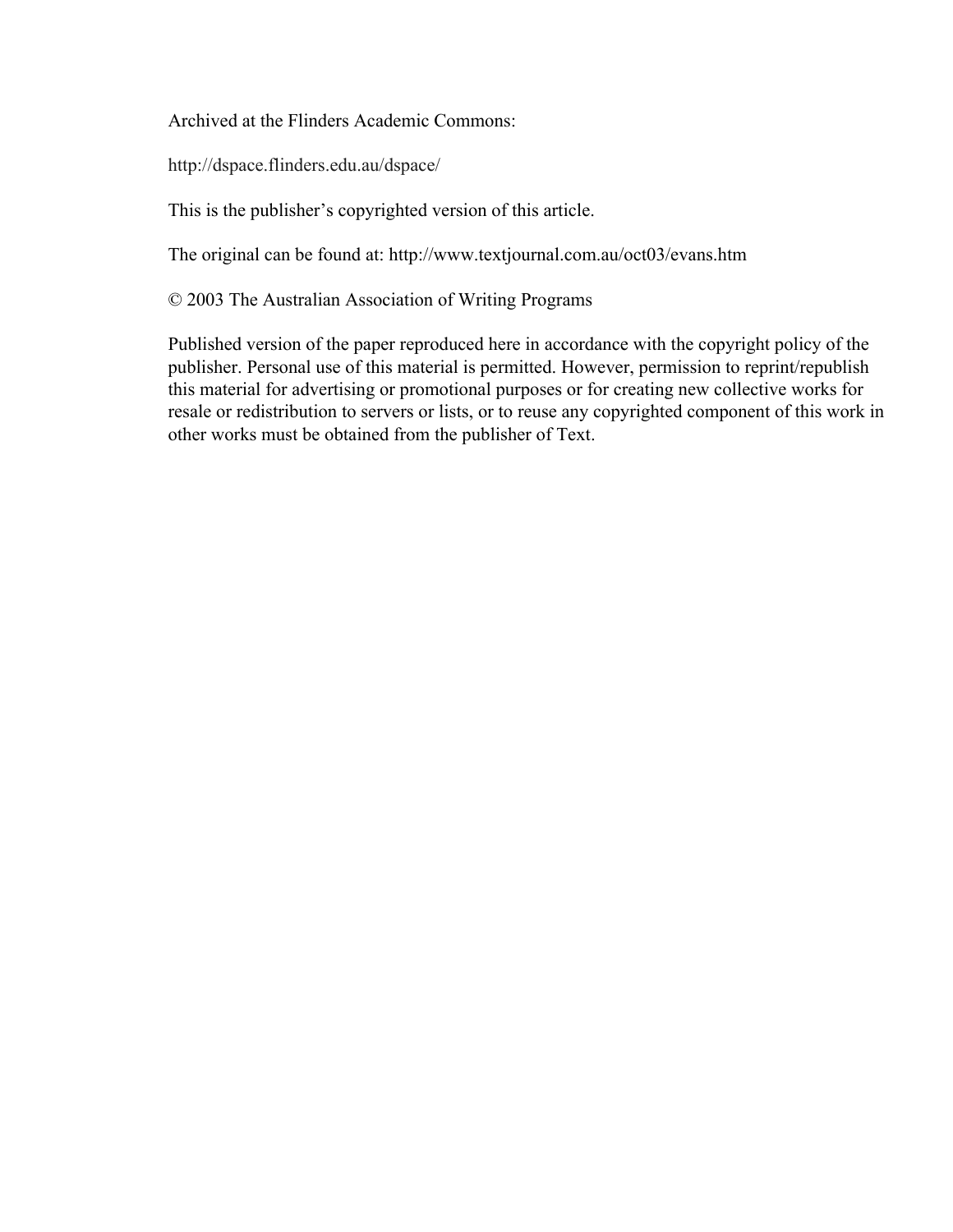*This document is a copy of the original html. article which can be found at: http://www.textjournal.com.au/oct03/evans.htm*

#### **Flinders University**

### *Steve Evans*

# *Behind the Poem* and *In the Wrecking Yards*

#### **Behind the Poem**

It's a bit like looking inside a watch, the way they used to be, when the case was finally slipped apart and you saw the delicate machinery; the naked back-and-forth of it still whirring its dumb dedication to the task. Puzzling. Ordinary.

Behind this poem it is as dusty as the space behind my desk where no-one ever cleans. Small, lost things lie forgotten. It is as dull as the backstage of a country theatre.

Someone has dropped a shopping list. There is a rubber band and a used condom, a lot of torn tickets and cigarette butts. The props say tropical island on one side and unpainted marine-ply on the other, but there is still a hint of music back here, the perfume of illusion. Smoke of the old addiction hangs in an empty room where I practice my lines in your best voice.